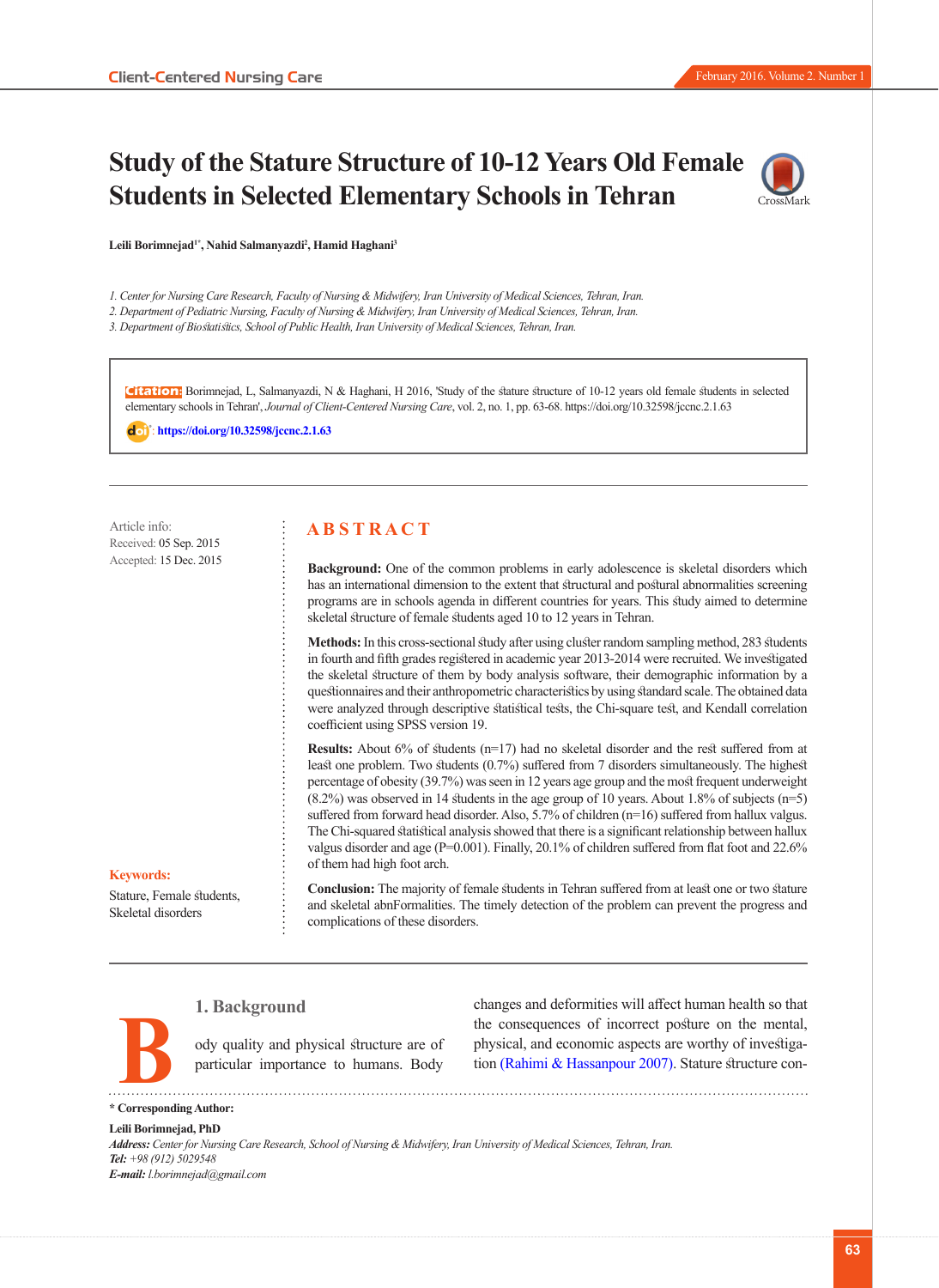nects different body parts with the center of gravity and in terms of the orthopedics, it is an index that determines mechanical efficiency of the neuromuscular system. By definition, a good stature maintains skeletomuscular balance to protect the body elements against injures or progressive distortion. This status holds in all situations whether the body is resting or performing activities. A common problem in early adolescence is skeletal disorder, which has international dimension to the extent that structural and postural abnormalities screening programs are in the agenda of schools in different countries for years [\(Rahnama et al. 2010\)](#page-4-1).

Common abnormalities include uneven shoulder, forward head, tilted shoulder, lordosis, kyphosis, valgus deformity, knee parenthesis, flat foot, and scoliosis ([Akbar](#page-4-2)[fahimi et al. 2009](#page-4-2)). According to studies, the most obvious problem following structural abnormalities of stature in the students is pain. Based on the reports, the prevalence of pain in students due to musculoskeletal disorders in different organs is between 2.9% and 18.9% (Shamsedini et al. 2011). Numerous studies also investigated the cost effectiveness of these problems which further emphasizes the need for screening programs in schools.

 Experts believe that on average, each Iranian student suffers from at least one or two stature problems such as hyperlordosis, parenthesis legs, and abnormal curvature of the spine. Thus, more attention should be paid to these disorders and prevent their occurrence as far as possible (Saneh 2009). Previous studies have also shown that delay in diagnosis and timely treatment of musculoskeletal disorders can lead to physical and psychological effects in girls more than boys [\(Danielsson et al. 2010](#page-4-3); [Payne et](#page-4-4)  [al. 1997\)](#page-4-4). Review of studies conducted in Iran showed that despite the specific importance of the subject, a few studies have been conducted on this population. Considering the above issues, the current study was conducted to evaluate the structure of stature and its relationship with some demographic characteristics of female school students in Tehran, Iran.

#### **2. Materials & Methods**

This study was a cross-sectional and descriptive study. After approving the project by Ethics Committee of Iran University of Medical Sciences, and selection of the samples, written consent forms were obtained from their parents and verbal consent obtained from children. According to Education and Training organization in the West of Tehran, 35000 students study in Tehran elementary schools, 46% of them are girls who are studying in 110 urban schools. The required sample size comprised 280 students, calculated according to the study power of 80 and a significance level of 0.05.

By referring to the Education and Training Organization of Tehran, a list of elementary girl schools was extracted. Then, 10 schools in different parts of the West of Tehran (2, 3, and 6 districts) were selected and out of them, students of 10 to 12 years old were selected by cluster random sampling method. The skeletal structure of these students were evaluated using body analysis software, which was the main study tool. After taking participants' digital photos from three angles of front, side, and rear and marking different parts of the body by the researcher, photos were input to the computer and by connecting the marker lines, this software reported the degree and severity of each defect.

It also uses the Libra balance which includes a steel bar with two parallel bars and a measuring meter to measure the height and weight of each student. To reduce human error in measurements, simultaneous observation and measuring of the subjects was done with the help of two researchers. As body mass index (BMI) is an important indicator of the health in children and predictive criterion in skeletal disorders, we used the CDC (Centers for Disease Control and Prevention) standards to determine BMI. Calculation of this index in children can be gender-specific. The second part of the information i.e., the demographic characteristics was collected using a questionnaire and results of which were analyzed using descriptive statistics with SPSS version 16.

#### **3. Results**

The demographic characteristics of 283 students participating in the research and their anthropometric characteristics are presented in Table 1. Based on BMI results, 27.6% of students ( $n=76$ ) had overweight and  $9.2\%(n=26)$  suffered from underweight. According to the CDC standards, the highest percentage of obesity was 39.7% in the 12 years old age group and the most frequent underweight (8.2%) were in the age group of 10 years old. About 1.8%(n=5) of children suffered from forward head, and 8.1%(n=23) suffered from drooping shoulder. Also, 5.7%(n=16) of children, suffered from hallux valgus. The Chi-squared test showed a significant relationship between hallux valgus and age group (P=0.001). About 20.1% of children suffered from the flat foot and 22.6% from high arch foot. Kendall test showed a significant relationship between BMI and flat foot in subjects (P=0.000) (Table 3).

As Table 2 shows, the highest prevalence of lumbar disorders in all study groups belonged to lordosis (17.3%) and the least disorder was kyphosis (2.5%). Knee disorders in girls under study was lower than most other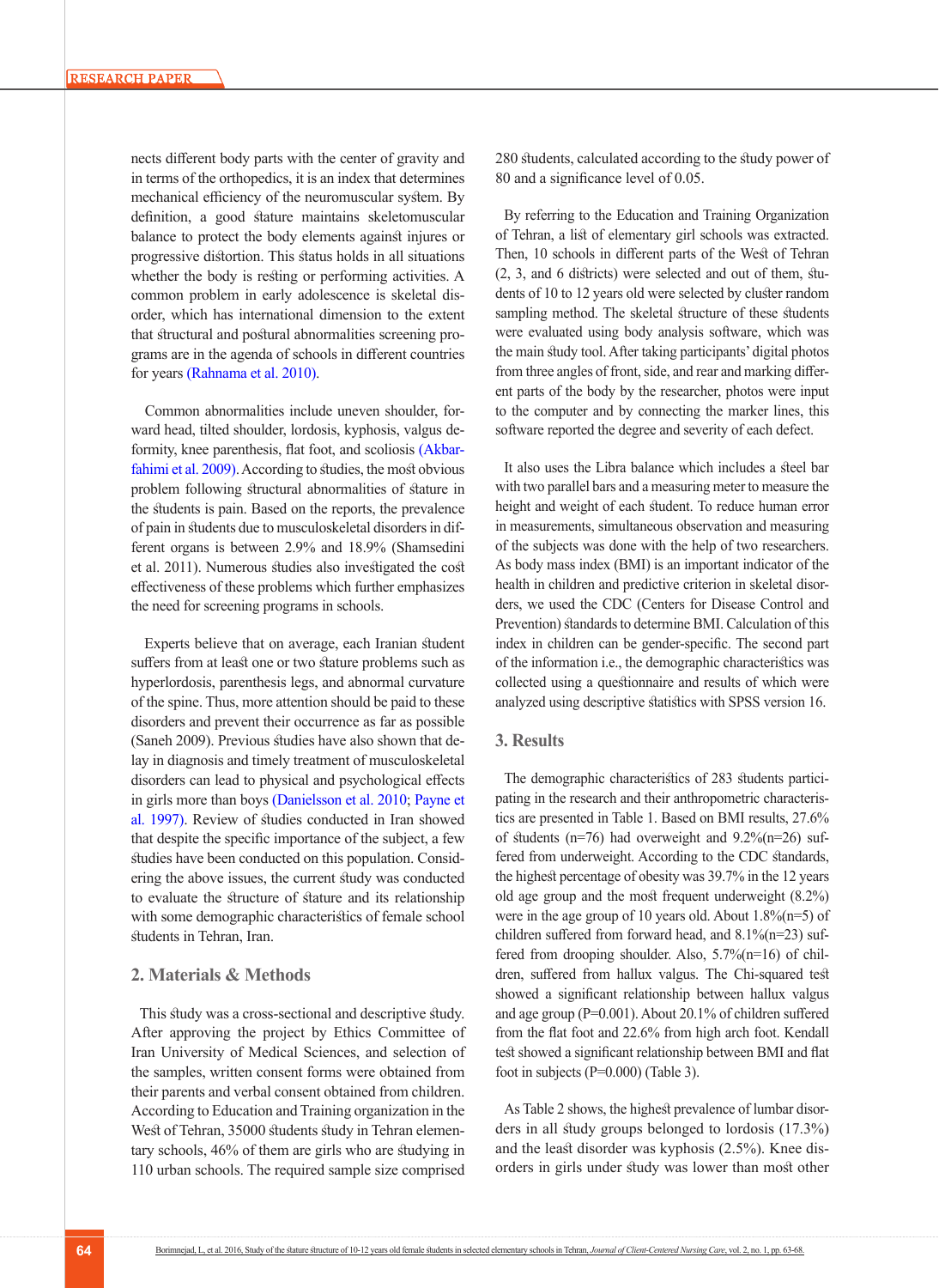| Variable             | Min  | <b>Max</b> | <b>Mean</b> | <b>SD</b> |
|----------------------|------|------------|-------------|-----------|
| Age, y               | 10   | 12         | 11.24       | 0.587     |
| Weight, kg           | 20   | 85         | 38.57       | 10.213    |
| Height, cm           | 125  | 166        | 142.3       | 7.981     |
| BMI, $\text{kg/m}^2$ | 11.4 | 34.5       | 18.80       | 3597.0    |

**Table 1.** Anthropometric indices of female students in selected school districts in Tehran in 2013.

Client-Centered Nursing Care

**Table 2.** Distribution of lumbar disorders in female school students in selected schools of Tehran in 2013.

|        |        | Posture of spinal cords |                  |                          |          |              |  |
|--------|--------|-------------------------|------------------|--------------------------|----------|--------------|--|
|        | Age, y | Normal                  | <b>Scoliosis</b> | <b>Kyphosis</b>          | Lordosis | <b>Total</b> |  |
| 10     | No.    | 13                      | $\mathbf 0$      | 0                        | $10\,$   | 23           |  |
|        | $\%$   | 56.5                    | $\mathsf 0$      | $\boldsymbol{0}$         | 43.5     | 100          |  |
| 11     | No.    | 126                     | 15               | 5                        | 24       | 170          |  |
|        | $\%$   | 71.4                    | $8.8\,$          | 2.9                      | 14.1     | 100          |  |
| $12\,$ | No.    | 69                      | 4                | $\overline{2}$           | 15       | 90           |  |
|        | $\%$   | 76.7                    | 4.4              | 2.2                      | 16.7     | 100          |  |
| Total  | No.    | 208                     | $19\,$           | $\overline{\phantom{a}}$ | 49       | 283          |  |
|        | $\%$   | 73.5                    | 6.7              | 2.5                      | 17.3     | 100          |  |
|        |        | $\chi^2$ =1.65          | $P = 0.018$      | $df=6$                   |          |              |  |

Client-Centered Nursing Care

**Table 3.** The relationship between demographic characteristics and structural disorders of stature in 10-12 years old female students in 2013.

| <b>Variable</b> |            | P-value | df  | <b>Statistical test</b> |
|-----------------|------------|---------|-----|-------------------------|
| Hallux valgus   | Age        | 0.004   |     | $x^2$ =11.003           |
| Flat foot       | <b>BMI</b> | 0.003   | 109 | $F = 1.58$              |

Client-Centered Nursing Care

disorders, so that 0.7%(n=2) had valgus deformity and 1.8%(n=5) had parenthesis knee.

#### **4. Discussion**

This study is the first comprehensive skeletal screening using the organ analysis software which showed various skeletal disorders in 10-12 years old girls in Tehran, Iran. According to the results, only  $6\%$  of students (n=17) had no disorder and the rest of students had at least one

disorder. Two students suffered from 7 disorders simultaneously. In a similar study in Belgrade conducted on the same age group, 76% of students had no disorder (Petrović et al. 2012). Comparing the results of the two studies indicates a high prevalence of musculoskeletal disorders among female students in Tehran.

Based on previous research, the underlying causes for skeletal disorders are obesity and overweight. In the current study, 27.4% of children were obese. In a study con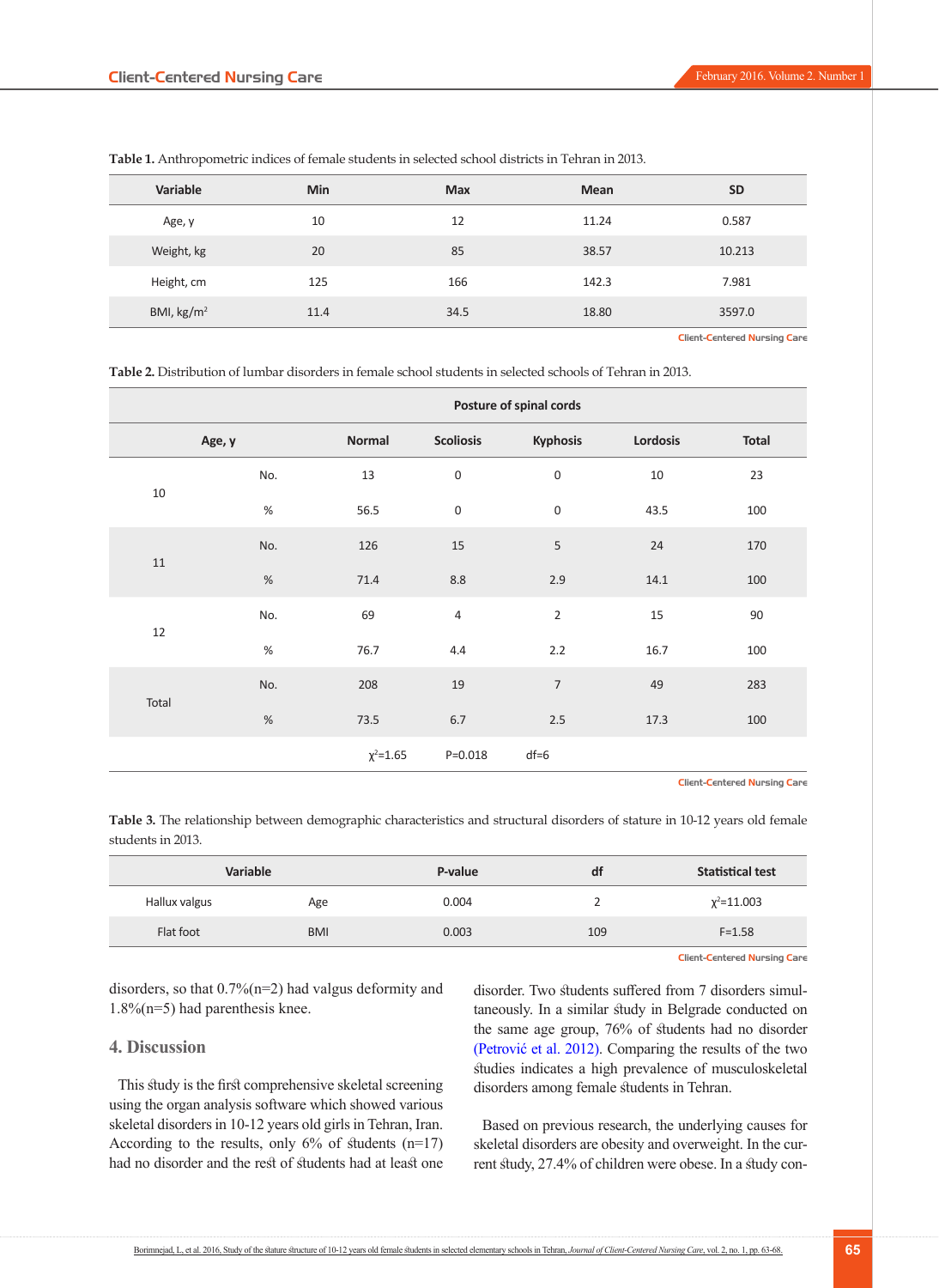ducted in 2002 in Tehran, the prevalence of overweight and obesity in this age group was  $21\%$  (Mozaffari & [Naba'i 2003\).](#page-4-5) Comparing results of these two studies shows increasing prevalence of obesity in this age group.

 In this study, prevalence of forward head was 1.8%. In this disorder, the center of gravity of the head is placed ahead of the plumb line and evidently the cervical lordosis increases. In this disorder, a lot of pressure is exerted on the neck joints, because torque force increases on the spinal cord. Its complications are pain, unpleasant appearance, shortness of height, too much pressure on cervical cord and nerves, too much pressure on the temporomandibular area, dropped chest and shoulders, and imbalance. Forward head syndrome, if left untreated, leads to the rotation of shoulders to the inside and hunchback in long term. Thus, people should correct their wrong habits and learn how to sit and use tools properly. Because with disease progression and inflicting with arthritis, treatment will be much more difficult. While early diagnosis of this problem and performing corrective exercises can prevent these complications. A similar study that evaluated the prevalence of the problem in this age group has been not found. In the study by Saneh conducted on secondary school students, the prevalence of this disorder was reported to be 4.2%, along with poor body condition (Saneh 2009).

Another problem addressed in the present study, was lumbar disorders. The highest prevalent lumbar disorder in all children under study was lordosis (17.3%) and the least disorder was kyphosis (2.5%). The only Iranian study, which addressed the prevalence of kyphosis, was conducted on secondary school age children in Kurdistan Province in 2003. In which the prevalence of this problem was reported to be 2.4% [\(Rezaei et al. 2004\)](#page-4-6). Although the best time to diagnose lumbar disorders and take appropriate action is at the age of 10-12, no research was found which screen this problem in this age group in Iran. The study conducted in Belgrade has reported the problem in elementary school children to be 10.5% and according to other authors, this figure is various in different societies and ranges from 4% to 51.4%. The reason for these differences relates to sitting habits and ergonomics culture on different places (Petrović et al. 2012).

In this study, the prevalence of scoliosis was 6.7%. Based on a study conducted by Rezaei et el. in Kermanshah Province, this disorder was reported to be 1.4% with a higher incidence in girls, while in a study in Minnesota, USA in 2008, this figure was between 0.59% and 7.7%. This difference was attributed to different measurement tools. In the same report, prevalence of scoliosis in girls was higher than boys and researchers recommended screening of 10-12 years old girls in all schools [\(Rezaei et al. 2004\)](#page-4-6).

In drooping shoulders, the shoulders are hanging downwards and person is not in so-called broad-shouldered posture which in addition to the unpleasant appearance, creates neck and back pain. In this study, 8.1% of children had this problem. Considering the gender and age of these children, if timely action is not taken, their mental images from themselves will be affected. The results of a study by Saneh (2009) conducted in the district 2 of Tehran in middle school students were significantly different from the current study results. According to the results, the uneven shoulder in the girls was 85.3% in which 1.9% of students were in poor physical condition (Saneh 2009). Previous studies on the causes of this problem mentioned the weight of the bag and its inappropriate carrying. It seems that teaching children and families regarding this issue is essential (Patel et al. 2011; [Whittfield et al. 2005\)](#page-5-0).

The prevalence of hallux valgus in this study was 16% which was similar to the study in Bayangan [\(Mirzaee](#page-4-8)  [& Salimi 2012\)](#page-4-8). In a study conducted in Bayangan in Kermanshah Province, the prevalence of this disorder in girls of 11 to 15 years of age was reported to be 47.5%.

In this research, 20% of students suffered from flat foot. Studies have been conducted in different cities of Iran reported the prevalence of this disorder in the age group of 7 to 14 as 6.9%. In a study in Nigeria this figure was 18.2% among rural students and 32% among urban students [\(Abolarin et al. 2011\)](#page-4-9). There was also a significant association between BMI and flatfoot in study subjects ( $P=0.000$ ) which confirms the results of the study by [Chen et al. \(2009\),](#page-4-10) [Chang et al. \(2010\)](#page-4-11), and [Evans and Rome \(2011\)](#page-4-12). [Cousins et al. \(2013\)](#page-4-13) in their research investigated the pattern of flat foot in 7 to 11 years children with fat, overweight, and normal body index. The researchers concluded that pressure imposed on the middle area and the second to the fifth metatarsal bones change the arc of the child's foot and increase flat foot in these children.

According to the research results, the majority of female elementary students in Tehran suffer from at least one or two stature and skeletal abnormalities. In implementing screening programs to identify students with postural abnormalities, holding training classes for physical education teachers and educators, assessment and treatment of postural abnormalities by offering different solutions such as standardization of desk and benches in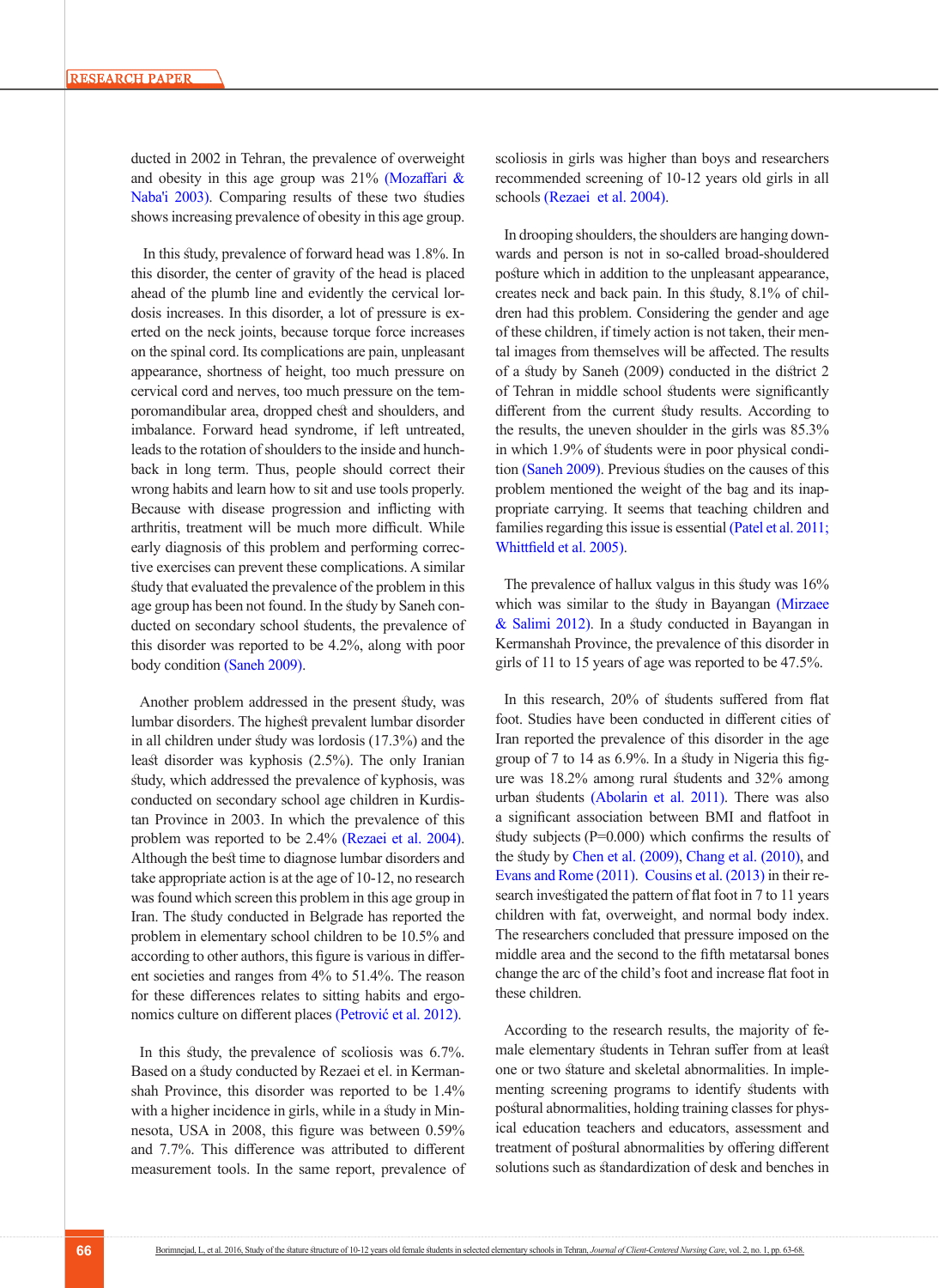schools, and establishing advanced centers for prevention and treatment of structural abnormalities are suggested to reduce the rate of these problems. Despite the attention to postural abnormalities, these studies lack enough cohesion and researchers have presented various statistics in their studies.

School nurse is the most important person who can prevent complications and progress of these problems by timely detection of them. The reason for importance of school nurse role is that skeletal problems in childhood are most often benign and self-limiting and most of the time they can be corrected with a series of exercises and training. Explaining the position of school nurse in Education and Training organization can be proposed in policy making fields. The role of physical training instructor in education and reform training of students is undeniable. Because by timely detection of this problem and delivering appropriate training to students, referring to higher levels is not necessary and in addition to maintain the child's physical strength, mental stress resulting from having different appearance is certainly prevented. Several studies have also shown that screening and timely action can significantly reduce the amount of healthcare costs and absence from school and absenteeism of parents.

#### **Acknowledgements**

We sincerely express our gratitude to education officials in Tehran and school administrators who offered selfless cooperation in the implementation of the study. We thank the Vice Chancellor for Research of Iran University of Medical Sciences and the Research Center for Nursing Care who financially supported this research.

#### **Conflict of Interest**

The authors declared no conflict of interests.

#### **Reference**

- <span id="page-4-9"></span>Abolarin, TO, Aiyegbusi, AI, Tella, BA & Akinbo, SR 2011, 'Relationship between selected anthropometric variables and prevalence of flatfoot among urban and rural school children in south west Nigeria', *Nigerian Quarterly Journal of Hospital Medicine,* vol. 21, no. 2, pp. 135-40. PMID: 21913511
- <span id="page-4-2"></span>Akbarfahimi, N, Jadidi, B, Shahi, Z & Jadidi, H 2009, '[The impact of exercise therapy on the musculoskeletal abnormalities of blind boy students of 12-18 years old at Tehran Mohebbi blind school [Persian]', *Koomesh,* vol. 10, no. 4, pp. 307-13.
- <span id="page-4-11"></span>Chang, JH, Wang, SH, Kuo, CL, Shen, HC, Hong, YW & Lin, LC 2010, 'Prevalence of flexible flatfoot in Taiwanese school-

aged children in relation to obesity, gender, and age, *European Journal of Pediatrics,* vol. 169, no. 4, pp. 447-52. doi: 10.1007/ s00431-009-1050-9

- <span id="page-4-10"></span>Chen, JP, Chung, MJ & Wang, MJ 2009, 'Flatfoot prevalence and foot dimensions of 5- to 13-year-old children in Taiwan', *Foot Ankle International,* vol. 30, no. 4, pp. 326-32. doi: 10.3113/ FAI.2009.0326.
- <span id="page-4-13"></span>Cousins, SD, Morrison, SC & Drechsler, WI 2013, 'Foot loading patterns in normal weight, overweight and obese children aged 7 to 11 years', *Journal of Foot & Ankle Research,* vol. 6, pp. 36. doi: 10.1186/1757-1146-6-36
- <span id="page-4-3"></span>Danielsson, AJ, Hasserius, R, Ohlin, A & Nachemson, AL 2010, 'Health-related quality of life in untreated versus brace-treated patients with adolescent idiopathic scoliosis a long-term follow-up', *Spine,* vol. 35, no. 2, pp. 199–205. doi: 10.1097/ BRS.0b013e3181c89f4a
- <span id="page-4-12"></span> Evans, AM & Rome, KA 2011, 'Cochrane review of the evidence for non-surgical interventions for flexible pediatric flat feet', *European Journal of Physical & Rehabilitation Medicine,* vol. 47, no. 1, pp. 69-89. PMID: 21448121
- <span id="page-4-7"></span>Patel, J, Walker, JL, Talwalkar, VR, Iwinski, HJ & Milbrandt, TA 2011, 'Milbrand correlation of spine deformity, lung function, and seat pressure in Spina Bifida, *Clinical Orthopaedics & Related Research,* vol. 469, no. 5, pp. 1302–307. doi: 10.1007/ s11999-010-1687-8
- <span id="page-4-8"></span>Mirzaee, R & Salimi N, 2012, '[Survey of prevalence of skeletal disorders in student at Bayangan Kermanshah (Persian)]', *Journal of Kermanshah University of Medical Sciences,* vol. 16, no. 7, pp. 565-57.
- <span id="page-4-5"></span>Mozaffari, R & Naba'i, B 2003, '[Survey the prevalence of obesity in female students at primary school in Tehran (Persian)]', *Payesh,* vol. 1, no. 4, pp. 15-19.
- <span id="page-4-4"></span>Payne, WK, Ogilvie, JW, Resnick, MD, Kane, RL, Transfeldt, EE & Blum, RW 1997, 'Does scoliosis have a psychological impact and does gender make a difference?', *Spine,* vol. 22, no. 12, pp. 1380-384. PMID: 9201842
- Petrović, J, Puzović, V, Djordjevic D, Obrenovic M, Medic, V & Jakovljevic, V 2012, 'Prevalence of spine deformity among 7-11 year old children', *Medicinski časopis,* vol. 46, no. 4, pp. 187-90. doi: 10.5937/mckg46-1712
- <span id="page-4-0"></span>Rahimi Gh & Hassanpour M, 2007, '[Investigation effect of 8 weeks corrective exercise on curved lumber in female students age between 19-25 (Persian)]', *Harkat,* vol. 29, no. 5, pp. 69-86.
- <span id="page-4-1"></span>Rahnama, N, Bambaeichi, E, Taghian, F, Nazarian, AB & Abdollahi, M 2010, 'Effect of 8 weeks regular corrective exercise on spinal columns deformities in girl students (Persian)]', *Journal of Isfahan Medical School,* vol. 27, no. 101, pp. 675-86.
- <span id="page-4-6"></span>Rezaei, S, Rezaei, M, Pourbiazar, M, Hydarian, N & Farshchian, M 2004, '[Prevalence of Kyphosis among the Secondary Students of Kermanshah city (Persian)]', *Journal of Ilam University of Medical Sciences,* vol. 13, no. 2, pp. 32-43.
- Saneh, A 2009, '[A comparison between guidance school' girls and boys on the prevalence of the upper organs' postural abnormalities (Persian)]', *Quarterly Journal of Educational Innovations,* vol. 8, no. 3, pp. 139-56.